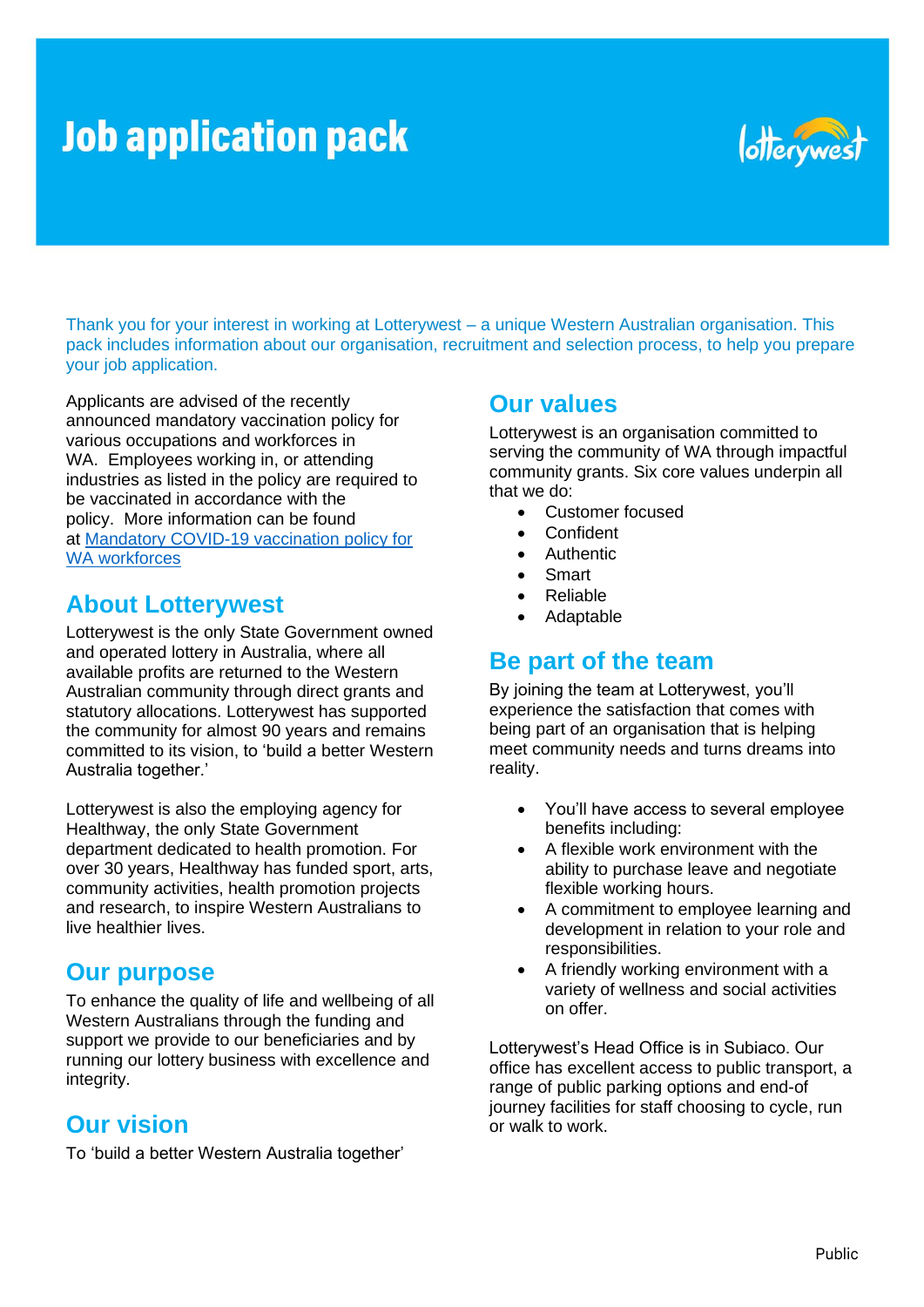# **Job application pack**



## **How do I apply?**

Lotterywest is a State Government statutory authority. We're required to follow the Public Sector Commissioner's employment standard as set out in the Commissioner's Instructions. Please read the following steps to give you the best chance of success with your Lotterywest job application.

#### **Step 1: Read the role statement**

The role statement is a high-level document outlining the key responsibilities and the skills required for the position. The role statement is used to assess your application, assess your performance once in the position and develop your skills.

#### **Step 2: Prepare your application**

If your skills match those required, you're off to a good start. Now you'll need to prepare a formal application. Review the role statement for specific direction on what your application needs to include. Usually you'lll need to include a cover letter and your curriculum vitae.

When preparing your cover letter please refer to Page 5 of the Job Application Pack for specific application instructions.

Your curriculum vitae (CV or resume) should include:

Your name, address and contact telephone number(s).

- Your email address.
- A concise description of relevant work experience, achievements and the dates of your employment.
- Your education qualifications and training courses.
- Contact details of your referees.

#### **Step 3: Submit your application**

Your application will need to be submitted by the date and time stated in the advertisement.

Please give yourself enough time as we're unable to accept late applications. Please submit your application online through the [Jobs.wa.gov.au](https://jobs.wa.gov.au/) website.

#### **Step 4: Lotterywest's recruitment process**

Lotterywest is committed to best practice recruitment standards. This ensures fairness in the process and that the most suitable person is appointed. We follow the below principles:

- Conducting a thorough merit-based assessment which matches a candidate's skills, knowledge and abilities relevant to the requirements of the job and the outcomes sought by the public sector, which may include diversity.
- Making sure the process is open, competitive and free of bias, unlawful discrimination, nepotism or patronage.
- Arriving at decisions that are transparent and capable of review.

#### **Step 5: Applicants suitable for interview**

If you are assessed as a suitable candidate to progress to the next stage, you'll be invited to an interview.

#### **Step 6: Have I been successful?**

After you interview, we endeavour to notify you of the outcome of your application as soon as possible.